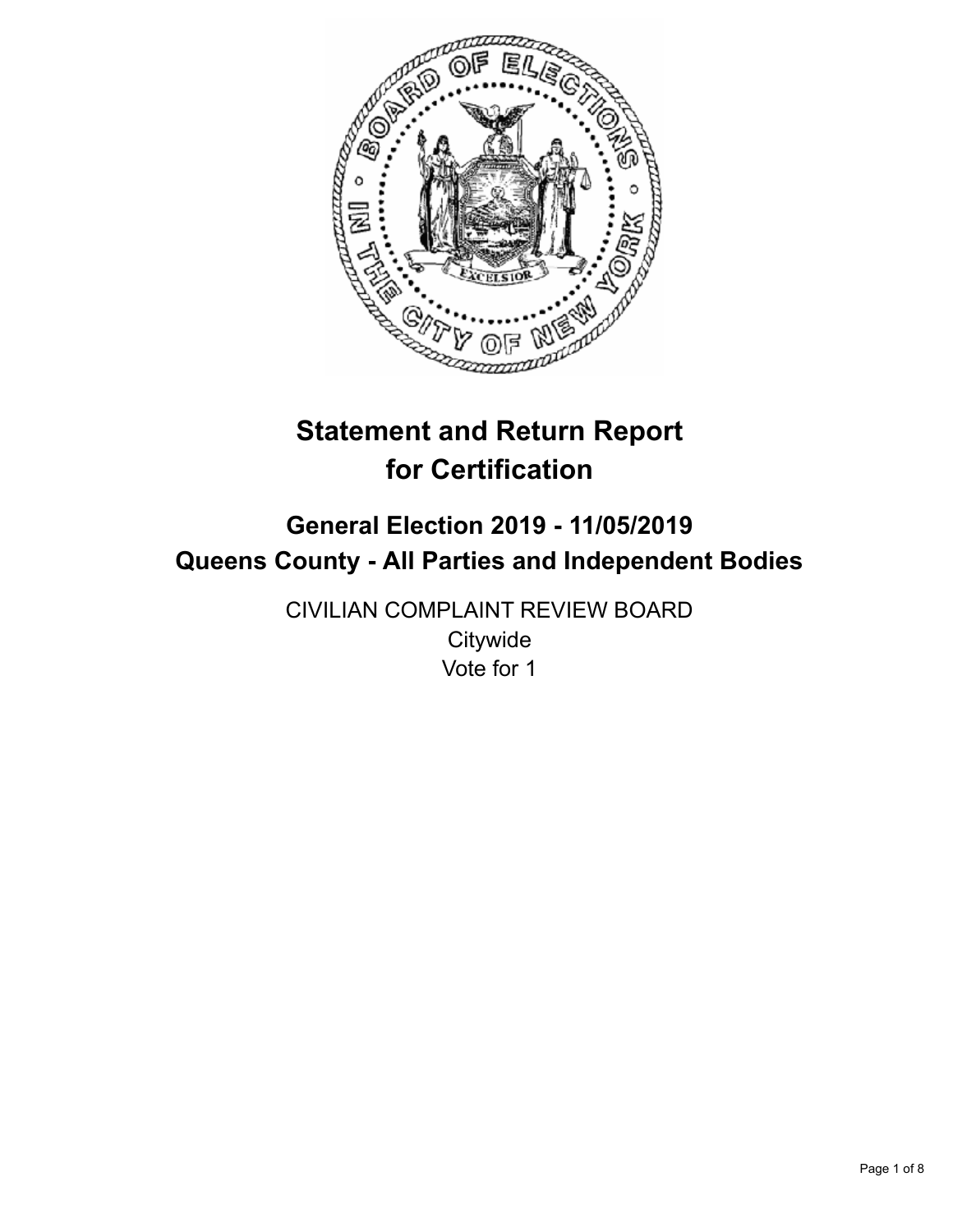

| PUBLIC COUNTER                                           | 14,279 |
|----------------------------------------------------------|--------|
| MANUALLY COUNTED EMERGENCY                               | 0      |
| ABSENTEE / MILITARY                                      | 582    |
| AFFIDAVIT                                                | 102    |
| <b>Total Ballots</b>                                     | 14,963 |
| Less - Inapplicable Federal/Special Presidential Ballots | 0      |
| <b>Total Applicable Ballots</b>                          | 14,963 |
| <b>YES</b>                                               | 5.108  |
| <b>NO</b>                                                | 7,596  |
| <b>Total Votes</b>                                       | 12,704 |
| Unrecorded                                               | 2.259  |

## **Assembly District 24**

| <b>PUBLIC COUNTER</b>                                    | 11,159 |
|----------------------------------------------------------|--------|
| <b>MANUALLY COUNTED EMERGENCY</b>                        | 0      |
| ABSENTEE / MILITARY                                      | 370    |
| AFFIDAVIT                                                | 58     |
| <b>Total Ballots</b>                                     | 11,587 |
| Less - Inapplicable Federal/Special Presidential Ballots | 0      |
| <b>Total Applicable Ballots</b>                          | 11,587 |
| <b>YES</b>                                               | 6,394  |
| <b>NO</b>                                                | 2,993  |
| <b>Total Votes</b>                                       | 9,387  |
| Unrecorded                                               | 2.200  |

| <b>PUBLIC COUNTER</b>                                    | 9,333    |
|----------------------------------------------------------|----------|
| <b>MANUALLY COUNTED EMERGENCY</b>                        | $\Omega$ |
| ABSENTEE / MILITARY                                      | 246      |
| <b>AFFIDAVIT</b>                                         | 48       |
| <b>Total Ballots</b>                                     | 9,627    |
| Less - Inapplicable Federal/Special Presidential Ballots | 0        |
| <b>Total Applicable Ballots</b>                          | 9,627    |
| <b>YES</b>                                               | 4,703    |
| NO.                                                      | 3,252    |
| <b>Total Votes</b>                                       | 7,955    |
| Unrecorded                                               | 1.672    |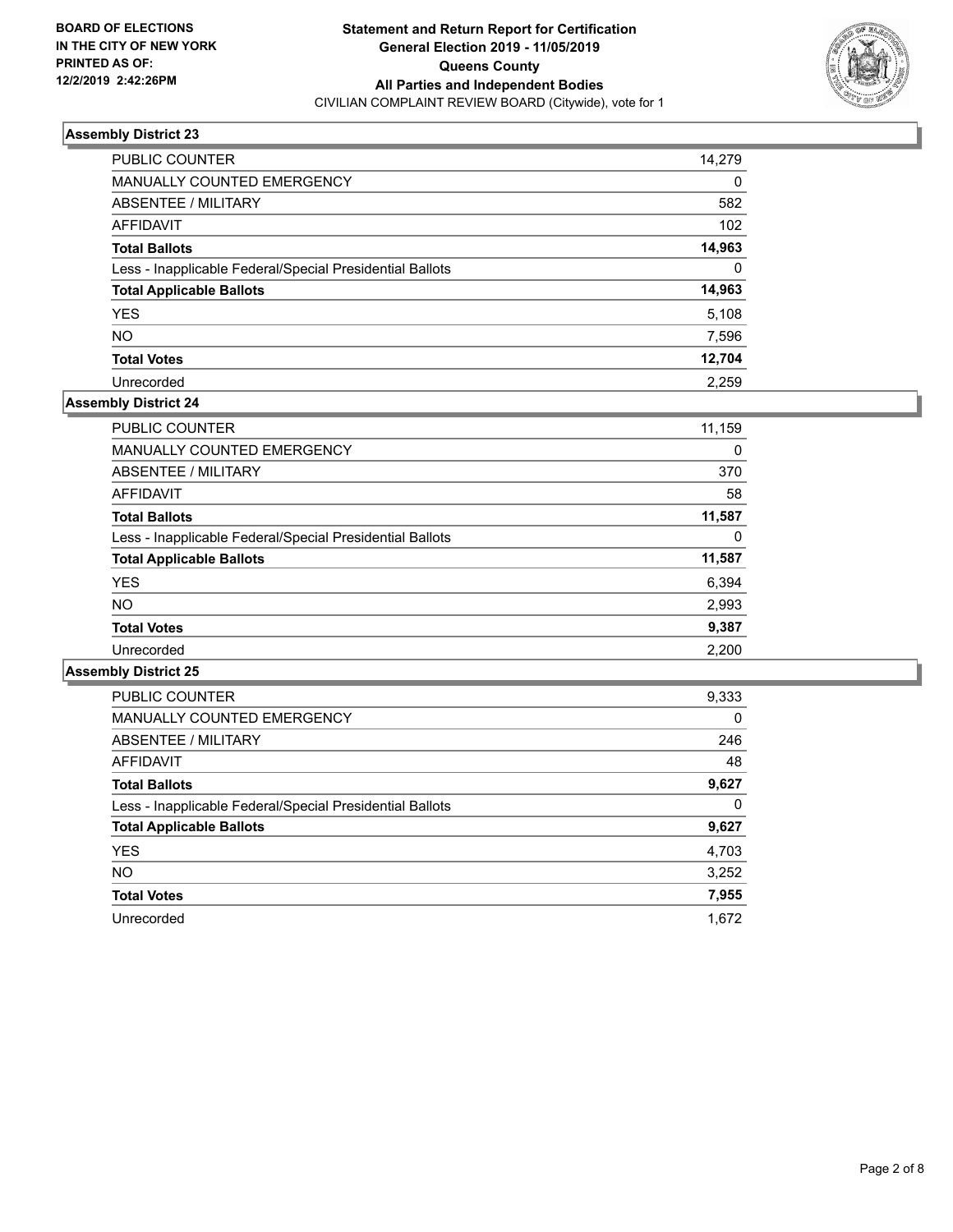

| PUBLIC COUNTER                                           | 14,355 |
|----------------------------------------------------------|--------|
| <b>MANUALLY COUNTED EMERGENCY</b>                        | 0      |
| ABSENTEE / MILITARY                                      | 507    |
| AFFIDAVIT                                                | 69     |
| <b>Total Ballots</b>                                     | 14,931 |
| Less - Inapplicable Federal/Special Presidential Ballots | 0      |
| <b>Total Applicable Ballots</b>                          | 14,931 |
| <b>YES</b>                                               | 6,663  |
| <b>NO</b>                                                | 6,557  |
| <b>Total Votes</b>                                       | 13,220 |
| Unrecorded                                               | 1.711  |

# **Assembly District 27**

| PUBLIC COUNTER                                           | 11,638 |
|----------------------------------------------------------|--------|
| <b>MANUALLY COUNTED EMERGENCY</b>                        | 0      |
| ABSENTEE / MILITARY                                      | 398    |
| AFFIDAVIT                                                | 90     |
| <b>Total Ballots</b>                                     | 12,126 |
| Less - Inapplicable Federal/Special Presidential Ballots | 0      |
| <b>Total Applicable Ballots</b>                          | 12,126 |
| <b>YES</b>                                               | 6,023  |
| NO.                                                      | 4,246  |
| <b>Total Votes</b>                                       | 10,269 |
| Unrecorded                                               | 1,857  |

| <b>PUBLIC COUNTER</b>                                    | 14,216   |
|----------------------------------------------------------|----------|
| <b>MANUALLY COUNTED EMERGENCY</b>                        | $\Omega$ |
| ABSENTEE / MILITARY                                      | 467      |
| <b>AFFIDAVIT</b>                                         | 100      |
| <b>Total Ballots</b>                                     | 14,783   |
| Less - Inapplicable Federal/Special Presidential Ballots | 0        |
| <b>Total Applicable Ballots</b>                          | 14,783   |
| <b>YES</b>                                               | 7,922    |
| NO.                                                      | 5,241    |
| <b>Total Votes</b>                                       | 13,163   |
| Unrecorded                                               | 1.620    |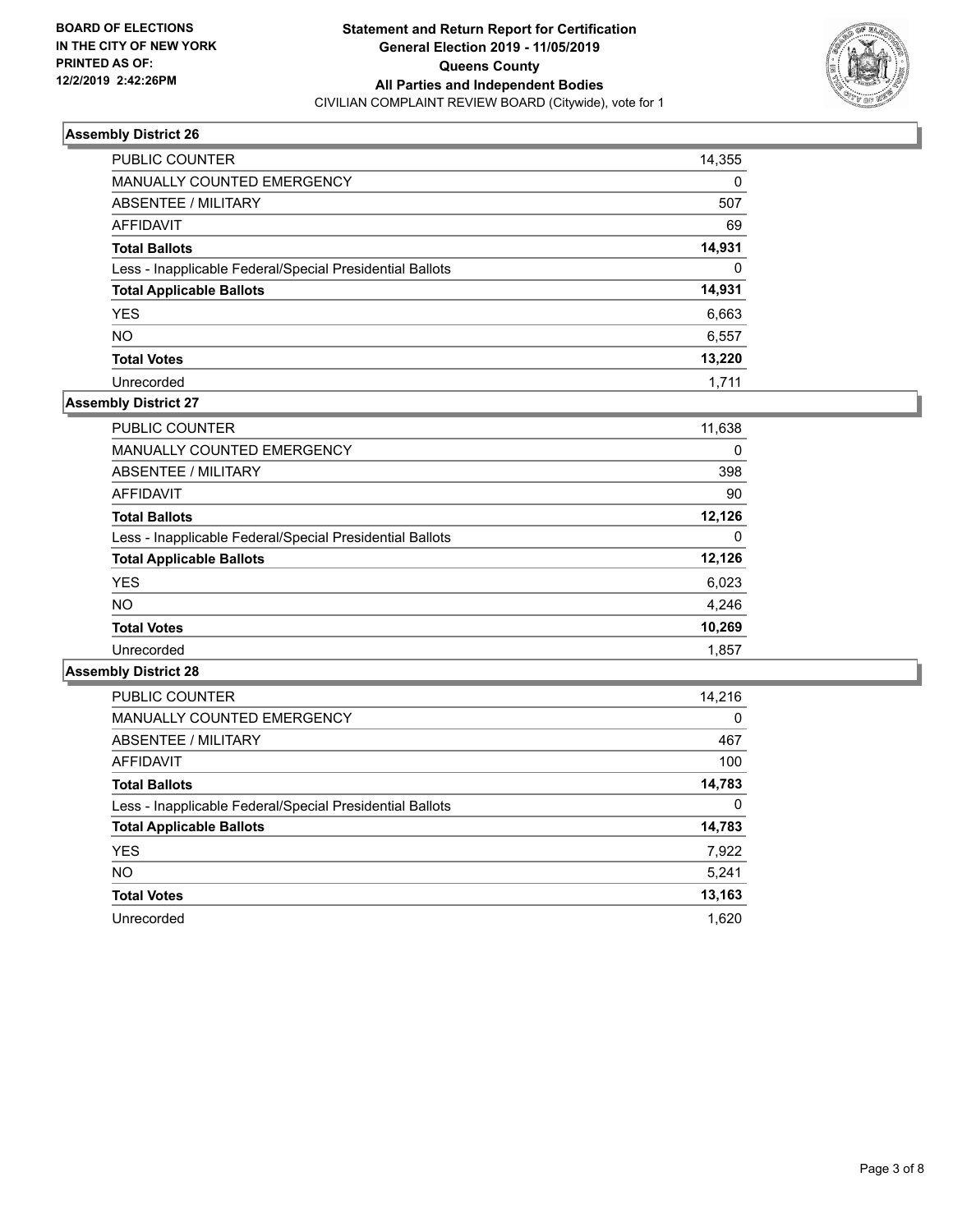

| <b>PUBLIC COUNTER</b>                                    | 11,550   |
|----------------------------------------------------------|----------|
| <b>MANUALLY COUNTED EMERGENCY</b>                        | 0        |
| ABSENTEE / MILITARY                                      | 244      |
| AFFIDAVIT                                                | 82       |
| <b>Total Ballots</b>                                     | 11,876   |
| Less - Inapplicable Federal/Special Presidential Ballots | $\Omega$ |
| <b>Total Applicable Ballots</b>                          | 11,876   |
| <b>YES</b>                                               | 8,197    |
| <b>NO</b>                                                | 1,386    |
| <b>Total Votes</b>                                       | 9,583    |
| Unrecorded                                               | 2.293    |

# **Assembly District 30**

| <b>PUBLIC COUNTER</b>                                    | 12,493   |
|----------------------------------------------------------|----------|
| <b>MANUALLY COUNTED EMERGENCY</b>                        | $\Omega$ |
| ABSENTEE / MILITARY                                      | 401      |
| AFFIDAVIT                                                | 75       |
| <b>Total Ballots</b>                                     | 12,969   |
| Less - Inapplicable Federal/Special Presidential Ballots | $\Omega$ |
| <b>Total Applicable Ballots</b>                          | 12,969   |
| <b>YES</b>                                               | 6,670    |
| <b>NO</b>                                                | 4,389    |
| <b>Total Votes</b>                                       | 11,059   |
| Unrecorded                                               | 1.910    |

| <b>PUBLIC COUNTER</b>                                    | 8,174    |
|----------------------------------------------------------|----------|
| <b>MANUALLY COUNTED EMERGENCY</b>                        | $\Omega$ |
| ABSENTEE / MILITARY                                      | 236      |
| AFFIDAVIT                                                | 80       |
| <b>Total Ballots</b>                                     | 8,490    |
| Less - Inapplicable Federal/Special Presidential Ballots | 0        |
| <b>Total Applicable Ballots</b>                          | 8,490    |
| <b>YES</b>                                               | 5,627    |
| N <sub>O</sub>                                           | 1,186    |
| <b>Total Votes</b>                                       | 6,813    |
| Unrecorded                                               | 1.677    |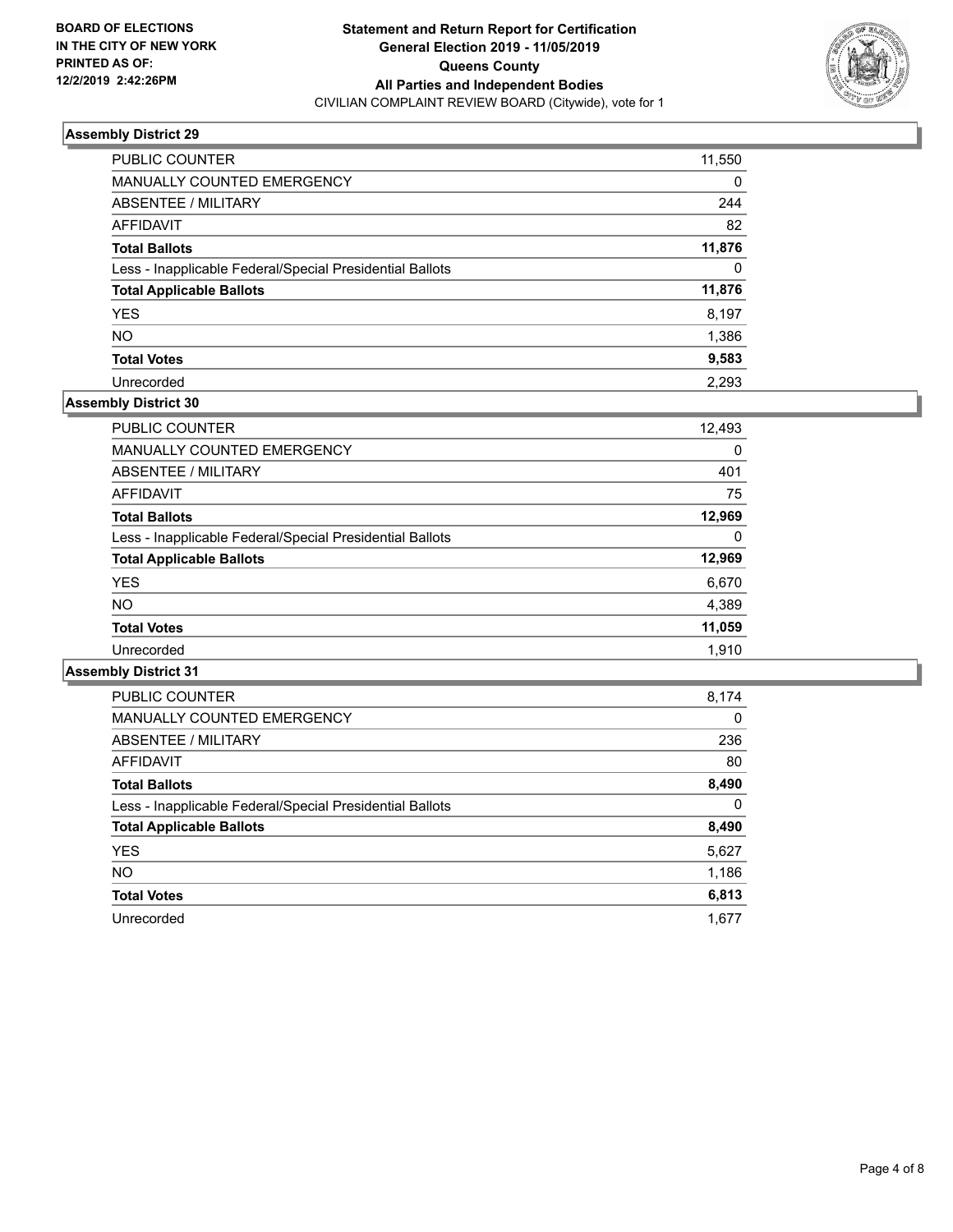

| <b>PUBLIC COUNTER</b>                                    | 12,171   |
|----------------------------------------------------------|----------|
| MANUALLY COUNTED EMERGENCY                               | 0        |
| ABSENTEE / MILITARY                                      | 296      |
| AFFIDAVIT                                                | 72       |
| <b>Total Ballots</b>                                     | 12,539   |
| Less - Inapplicable Federal/Special Presidential Ballots | $\Omega$ |
| <b>Total Applicable Ballots</b>                          | 12,539   |
| <b>YES</b>                                               | 8,689    |
| <b>NO</b>                                                | 1,499    |
| <b>Total Votes</b>                                       | 10,188   |
| Unrecorded                                               | 2.351    |

## **Assembly District 33**

| <b>PUBLIC COUNTER</b>                                    | 13,771 |
|----------------------------------------------------------|--------|
| <b>MANUALLY COUNTED EMERGENCY</b>                        | 0      |
| ABSENTEE / MILITARY                                      | 282    |
| AFFIDAVIT                                                | 62     |
| <b>Total Ballots</b>                                     | 14,115 |
| Less - Inapplicable Federal/Special Presidential Ballots | 0      |
| <b>Total Applicable Ballots</b>                          | 14,115 |
| <b>YES</b>                                               | 9,175  |
| <b>NO</b>                                                | 2,607  |
| <b>Total Votes</b>                                       | 11,782 |
| Unrecorded                                               | 2,333  |

| <b>PUBLIC COUNTER</b>                                    | 8,820    |
|----------------------------------------------------------|----------|
| <b>MANUALLY COUNTED EMERGENCY</b>                        | $\Omega$ |
| ABSENTEE / MILITARY                                      | 211      |
| <b>AFFIDAVIT</b>                                         | 49       |
| <b>Total Ballots</b>                                     | 9,080    |
| Less - Inapplicable Federal/Special Presidential Ballots | $\Omega$ |
| <b>Total Applicable Ballots</b>                          | 9,080    |
| <b>YES</b>                                               | 5,750    |
| NO.                                                      | 1,550    |
| <b>Total Votes</b>                                       | 7,300    |
| Unrecorded                                               | 1.780    |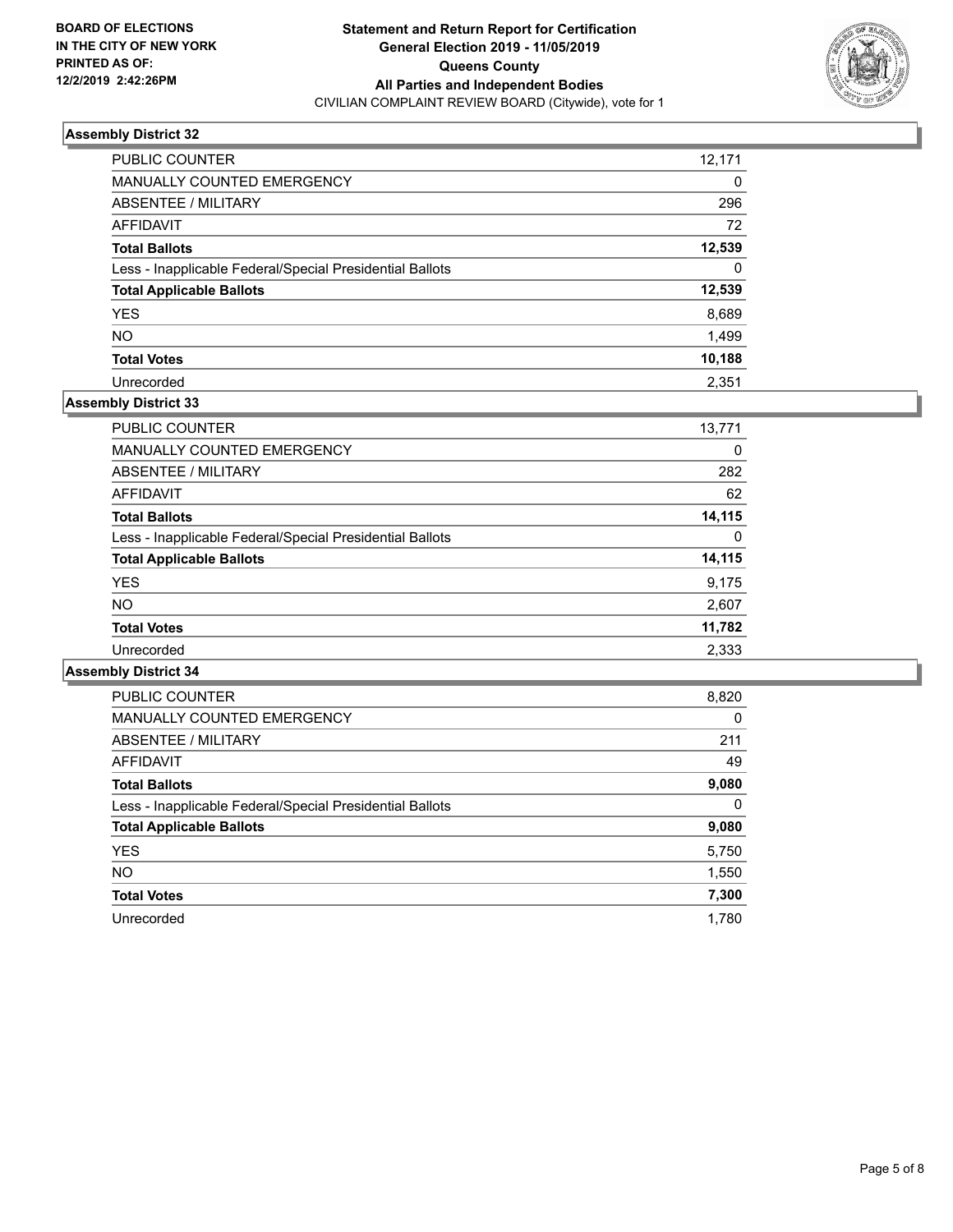

| <b>PUBLIC COUNTER</b>                                    | 6,395    |
|----------------------------------------------------------|----------|
| <b>MANUALLY COUNTED EMERGENCY</b>                        | $\Omega$ |
| ABSENTEE / MILITARY                                      | 314      |
| AFFIDAVIT                                                | 41       |
| <b>Total Ballots</b>                                     | 6,750    |
| Less - Inapplicable Federal/Special Presidential Ballots | 0        |
| <b>Total Applicable Ballots</b>                          | 6,750    |
| <b>YES</b>                                               | 3,996    |
| <b>NO</b>                                                | 1,050    |
| <b>Total Votes</b>                                       | 5,046    |
| Unrecorded                                               | 1.704    |

# **Assembly District 36**

| PUBLIC COUNTER                                           | 14,382 |
|----------------------------------------------------------|--------|
| MANUALLY COUNTED EMERGENCY                               |        |
| ABSENTEE / MILITARY                                      | 226    |
| AFFIDAVIT                                                | 137    |
| <b>Total Ballots</b>                                     | 14,746 |
| Less - Inapplicable Federal/Special Presidential Ballots | 0      |
| <b>Total Applicable Ballots</b>                          | 14,746 |
| <b>YES</b>                                               | 10,546 |
| <b>NO</b>                                                | 2,593  |
| <b>Total Votes</b>                                       | 13,139 |
| Unrecorded                                               | 1,607  |

| <b>PUBLIC COUNTER</b>                                    | 12,613   |
|----------------------------------------------------------|----------|
| <b>MANUALLY COUNTED EMERGENCY</b>                        | $\Omega$ |
| ABSENTEE / MILITARY                                      | 166      |
| <b>AFFIDAVIT</b>                                         | 104      |
| <b>Total Ballots</b>                                     | 12,883   |
| Less - Inapplicable Federal/Special Presidential Ballots | 0        |
| <b>Total Applicable Ballots</b>                          | 12,883   |
| <b>YES</b>                                               | 8,928    |
| NO.                                                      | 2,022    |
| <b>Total Votes</b>                                       | 10,950   |
| Unrecorded                                               | 1.933    |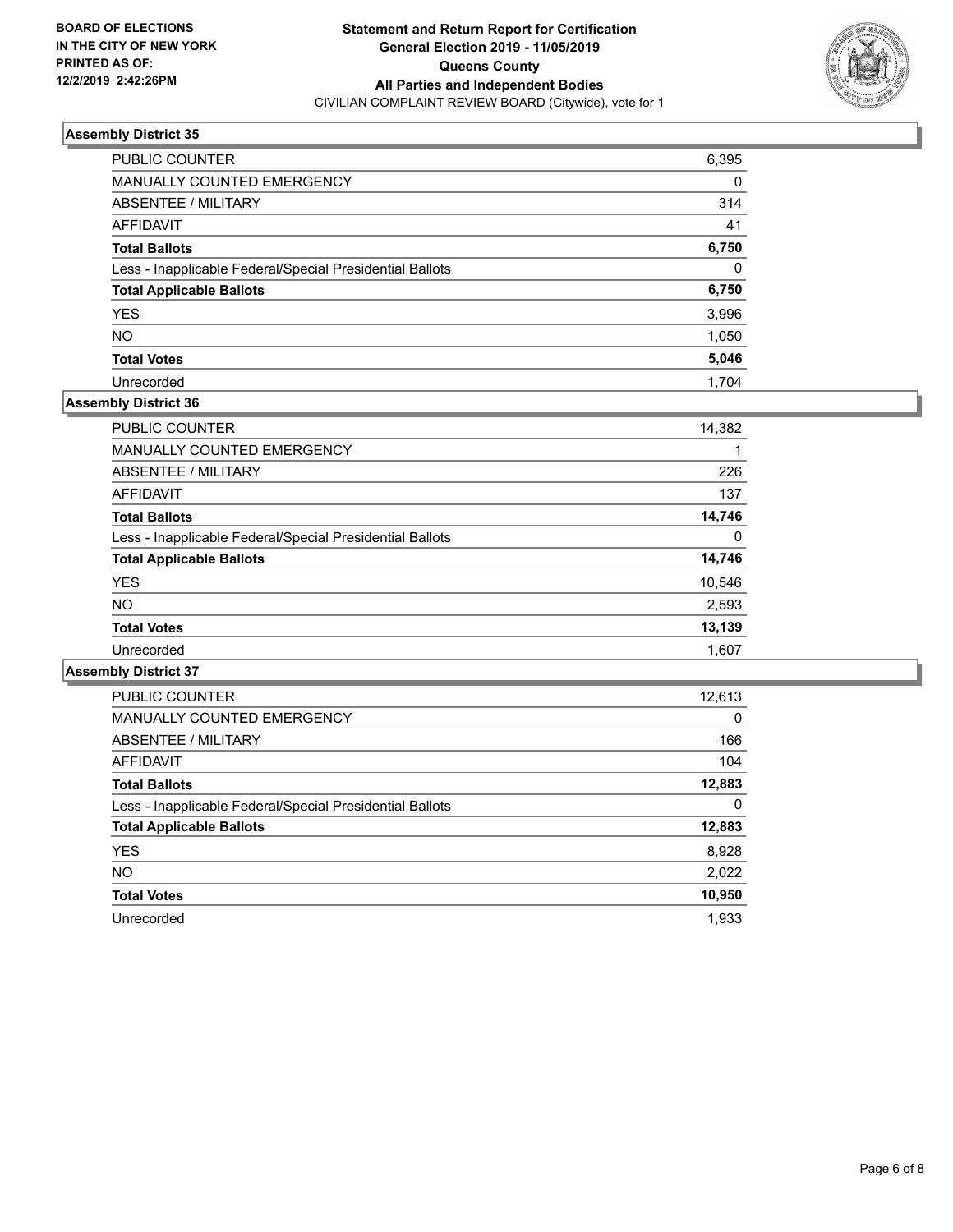

| PUBLIC COUNTER                                           | 7,266    |
|----------------------------------------------------------|----------|
| <b>MANUALLY COUNTED EMERGENCY</b>                        | $\Omega$ |
| ABSENTEE / MILITARY                                      | 132      |
| AFFIDAVIT                                                | 61       |
| <b>Total Ballots</b>                                     | 7,459    |
| Less - Inapplicable Federal/Special Presidential Ballots | $\Omega$ |
| <b>Total Applicable Ballots</b>                          | 7,459    |
| <b>YES</b>                                               | 4,257    |
| <b>NO</b>                                                | 1,884    |
| <b>Total Votes</b>                                       | 6,141    |
| Unrecorded                                               | 1.318    |

# **Assembly District 39**

| <b>PUBLIC COUNTER</b>                                    | 6.415 |
|----------------------------------------------------------|-------|
| <b>MANUALLY COUNTED EMERGENCY</b>                        | 0     |
| ABSENTEE / MILITARY                                      | 87    |
| AFFIDAVIT                                                | 35    |
| <b>Total Ballots</b>                                     | 6,537 |
| Less - Inapplicable Federal/Special Presidential Ballots | 0     |
| <b>Total Applicable Ballots</b>                          | 6,537 |
| <b>YES</b>                                               | 3,917 |
| NO.                                                      | 895   |
| <b>Total Votes</b>                                       | 4,812 |
| Unrecorded                                               | 1.725 |

| <b>PUBLIC COUNTER</b>                                    | 6,793    |
|----------------------------------------------------------|----------|
| <b>MANUALLY COUNTED EMERGENCY</b>                        | $\Omega$ |
| ABSENTEE / MILITARY                                      | 208      |
| <b>AFFIDAVIT</b>                                         | 56       |
| <b>Total Ballots</b>                                     | 7,057    |
| Less - Inapplicable Federal/Special Presidential Ballots | 0        |
| <b>Total Applicable Ballots</b>                          | 7,057    |
| <b>YES</b>                                               | 3,482    |
| <b>NO</b>                                                | 1,910    |
| <b>Total Votes</b>                                       | 5,392    |
| Unrecorded                                               | 1.665    |